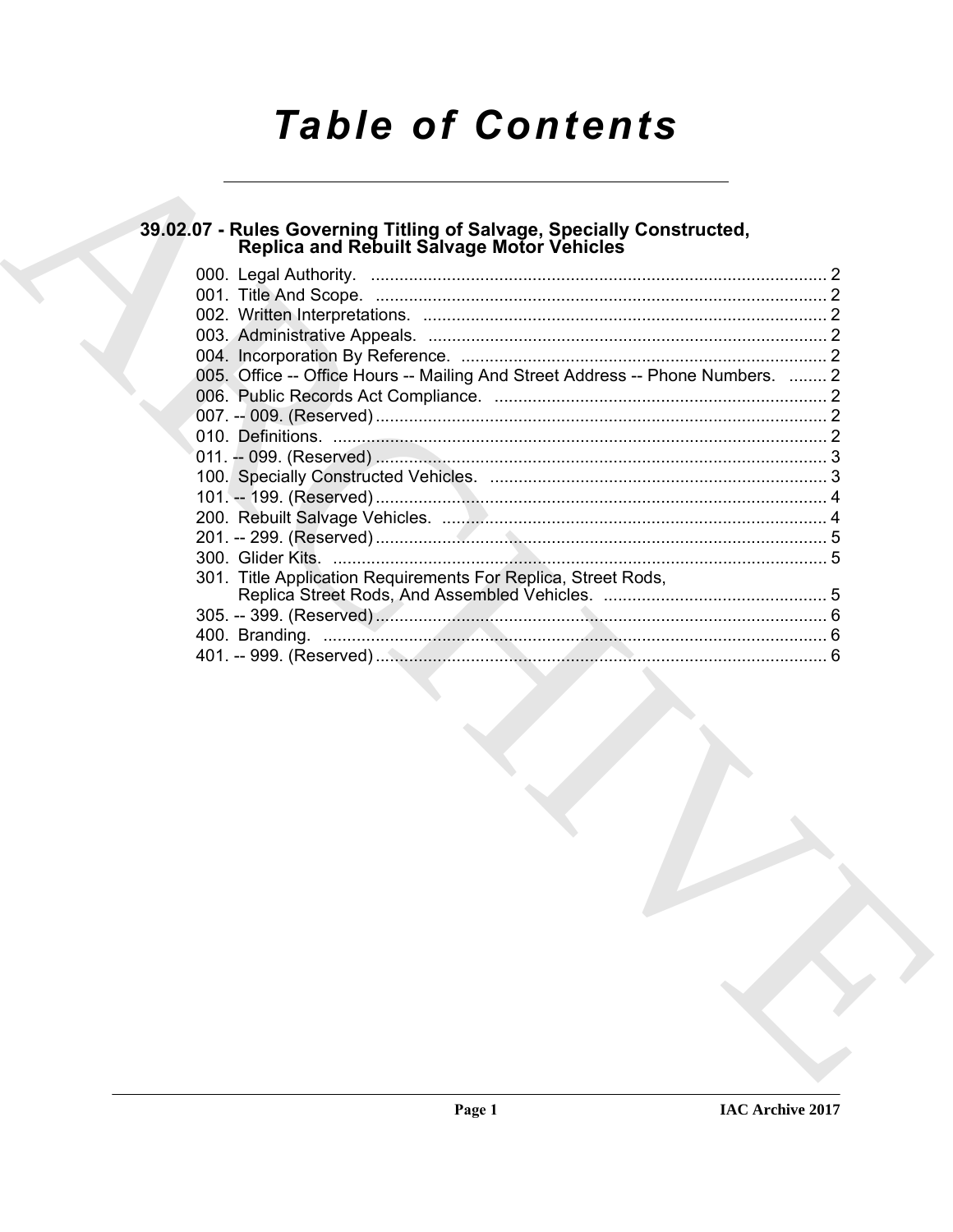#### **IDAPA 39 TITLE 02 CHAPTER 07**

#### <span id="page-1-0"></span>**39.02.07 - RULES GOVERNING TITLING OF SALVAGE, SPECIALLY CONSTRUCTED, REPLICA AND REBUILT SALVAGE MOTOR VEHICLES**

#### <span id="page-1-1"></span>**000. LEGAL AUTHORITY.**

Under the authority of Sections 49-201, 49-507 and 49-525, Idaho Code, the Department adopts the following rule.  $(1-1-90)$ 

#### <span id="page-1-2"></span>**001. TITLE AND SCOPE.**

**01. Title**. These rules shall be cited as IDAPA 39.02.07 "Rules Governing Titling of Salvage, Specially ted, Replica and Rebuilt Salvage Motor Vehicles." (5-8-09) Constructed, Replica and Rebuilt Salvage Motor Vehicles."

Scope. These rules identify requirements for the classification and titling of motor vehicles defined as rebuilt salvage, or specially constructed, pursuant to Section 49-123(2)(l)(m) (n) (o) and (p), Idaho Code. (5-8-09)

#### <span id="page-1-3"></span>**002. WRITTEN INTERPRETATIONS.**

This agency does not rely on written interpretations for these rules. (3-30-07)

#### <span id="page-1-4"></span>**003. ADMINISTRATIVE APPEALS.**

All contested cases shall be governed by the provisions of IDAPA 04.11.01. "Idaho Rules of Administrative Procedure of the Attorney General." (3-30-07)

#### <span id="page-1-5"></span>**004. INCORPORATION BY REFERENCE.**

There are no documents incorporated by reference in this chapter. (3-30-07)

#### <span id="page-1-6"></span>**005. OFFICE -- OFFICE HOURS -- MAILING AND STREET ADDRESS -- PHONE NUMBERS.**

**01. Street and Mailing Address**. The Idaho Transportation Department maintains a central office for motor vehicle investigations in Boise at 3311 W. State Street with a mailing address of P.O. Box 7129, Boise ID, 83707-1129. (3-30-07)

**02. Office Hours**. Daily office hours are 8:00 a.m. to 5:00 p.m. except Saturday, Sunday and state holidays. (3-30-07) holidays. (3-30-07)

**Telephone and FAX Numbers**. The central office may be contacted during office hours by phone at 208-334-8663 or by fax at 208-334-8658. Requests will be directed to the appropriate motor vehicle investigator by location.  $(5-8-09)$ 

#### <span id="page-1-7"></span>**006. PUBLIC RECORDS ACT COMPLIANCE.**

All records associated with this chapter are subject to and in compliance with the Idaho Public Records Act, as set forth in Title 74, Chapter 1, Idaho Code. (3-30-07)

#### <span id="page-1-8"></span>**007. -- 009. (RESERVED)**

#### <span id="page-1-11"></span><span id="page-1-10"></span><span id="page-1-9"></span>**010. DEFINITIONS.**

**GHAPTER OF**<br> **ARCHIVE SOVERING OTHERWADE SPECIALLY CONSTRUCTED.**<br> **ARCHIVE SOVERING AND REBUILT SALVAGE MOTOR VEHICLES**<br> **ARCHIVE SOVERING AND REBUILT SALVAGE MOTOR VEHICLES**<br> **ARCHIVE SOVERING AND REBUILT SALVAGE MOTOR 01.** Assembled Vehicle. A vehicle which has been constructed using parts from two (2) or more vehicles and has the same appearance as a vehicle that was manufactured under a specific make and model by a manufacturer. Changes may include frame and/or cab changes. See Section 301 for title application requirements.

(5-8-09)

<span id="page-1-12"></span>**02. Body/Center Passenger Area**. The center structure, either of a unibody or frame-type passenger vehicle, consisting of a unit of sheet metal and structural components that extends from the firewall to the back of the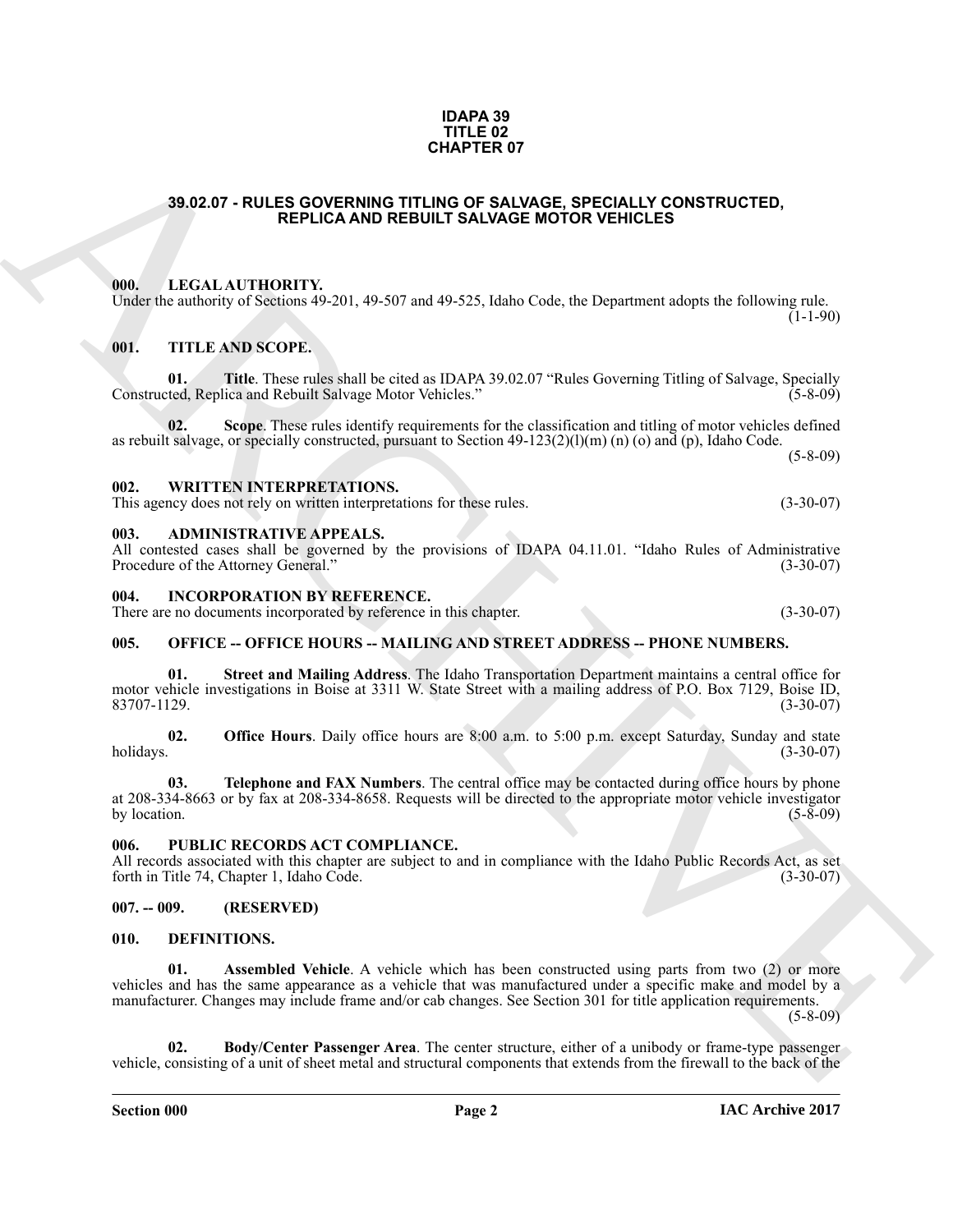#### *IDAHO ADMINISTRATIVE CODE IDAPA 39.02.07 - Titling of Salvage, Specially Constructed, Replica & Rebuilt Salvage Motor Vehicles*

rear seat or to the factory seam separating the rear section or the centerline of the rear wheels, i.e. cowl panel, dash panel, floor pans, center side body panels, side rails, rocker panels, and other such component parts that may be pertinent to this section.

<span id="page-2-2"></span>**03.** Cab. The passenger compartment of a common truck or pickup truck. It is a unit of sheet metal and structural components including the top/roof and the cowl which may or may not include glass, instrumentation, steering column and seat. (11-1-94) steering column and seat.

<span id="page-2-3"></span>**04. Frame**. The heavy metal structure that supports the auto body and other external component parts on body over-frame constructed vehicles only. (5-8-09)

<span id="page-2-4"></span>**Replica Street Rod**. A vehicle made to replicate any pre-1949 vehicles which has had a significant drive train update from a more modern vehicle. Changes may include engine, transmission, rear axle and other suspension components. The body will resemble the same as the manufacturer's original issue. See Section 301 for title application requirements. (5-8-09)

<span id="page-2-6"></span>**06. Replica Vehicle**. A vehicle made to replicate any vehicle previously manufactured, using metal, fiberglass, or other composite matters. Replica vehicles must look like the original vehicle being replicated but may use a more modern drive train. At a minimum, replica vehicles shall meet the same federal motor vehicle safety and emission standards in effect for the year and type of vehicle being replicated, pursuant to Section 49-123(2)(n), Idaho Code. See Section 301 for title application requirements. (5-8-09)

<span id="page-2-5"></span>**07. Street Rod Vehicle**. Any pre-1949 manufactured vehicle which has had a significant drive train update from a more modern vehicle. Changes may include engine, transmission, rear axle, and other suspension components. The body will be the same as the manufacturer's original issue. See Section 301 for title application requirements. (5-8-09)

#### <span id="page-2-0"></span>**011. -- 099. (RESERVED)**

#### <span id="page-2-9"></span><span id="page-2-7"></span><span id="page-2-1"></span>**100. SPECIALLY CONSTRUCTED VEHICLES.**

**01. Specially Constructed Vehicle Examples**. Some examples of specially constructed vehicles are: Custom built vehicles, such as, kit conversions, homemade camp trailers, other homemade trailers that exceed two thousand (2,000) pounds unladen weight, motorcycles, vessels, snowmobiles, and effective January 1, 2009, slide-in truck-mounted campers. (5-8-09) truck-mounted campers.

**02. Engine Changes**. A vehicle that has an engine of a different make, model or year from the body, frame and running gear is not considered a specially constructed vehicle. These vehicles retain the original title and identification designation. (5-8-09)

#### <span id="page-2-10"></span><span id="page-2-8"></span>**03. Title Application Requirements**. (5-8-09)

Moto Transportation Department of Constraints and the plate is Realistic and Realistic and Realistic and Realistic and Real Section 1998 and the state of Constraints and the state of Constraints and the state of Constrain **a.** The applicant must provide proof of ownership for all significant parts that are replaced, such as frame, body, and other parts that carry vehicle identification numbers. The body must have a properly released title and a bill of sale from the former owner. The frame only may be transferred with a bill of sale given by the legal owner showing the vehicle identification number (VIN). Other significant parts that are replaced must be verified by traceable invoices identifying the part or parts from an established new or used parts outlet. If the other significant parts are purchased from a private party, a bill of sale showing seller's name and address is required. A Manufacturer's Certificate of Origin (MCO) must accompany the documents for manufactured kits or if no MCO was issued, a factory invoice or bill of sale from the selling dealer is acceptable. issued, a factory invoice or bill of sale from the selling dealer is acceptable.

**b.** The model year will be the year that the specially constructed vehicle was first titled as a specially ted vehicle. (1-1-90) constructed vehicle.

**c.** The make as shown on the certificate of title of a specially constructed vehicle will be identified as depended "SPECIALLY CONSTRUCTED." (1-1-90) SPCN and the certificate of title will be branded "SPECIALLY CONSTRUCTED."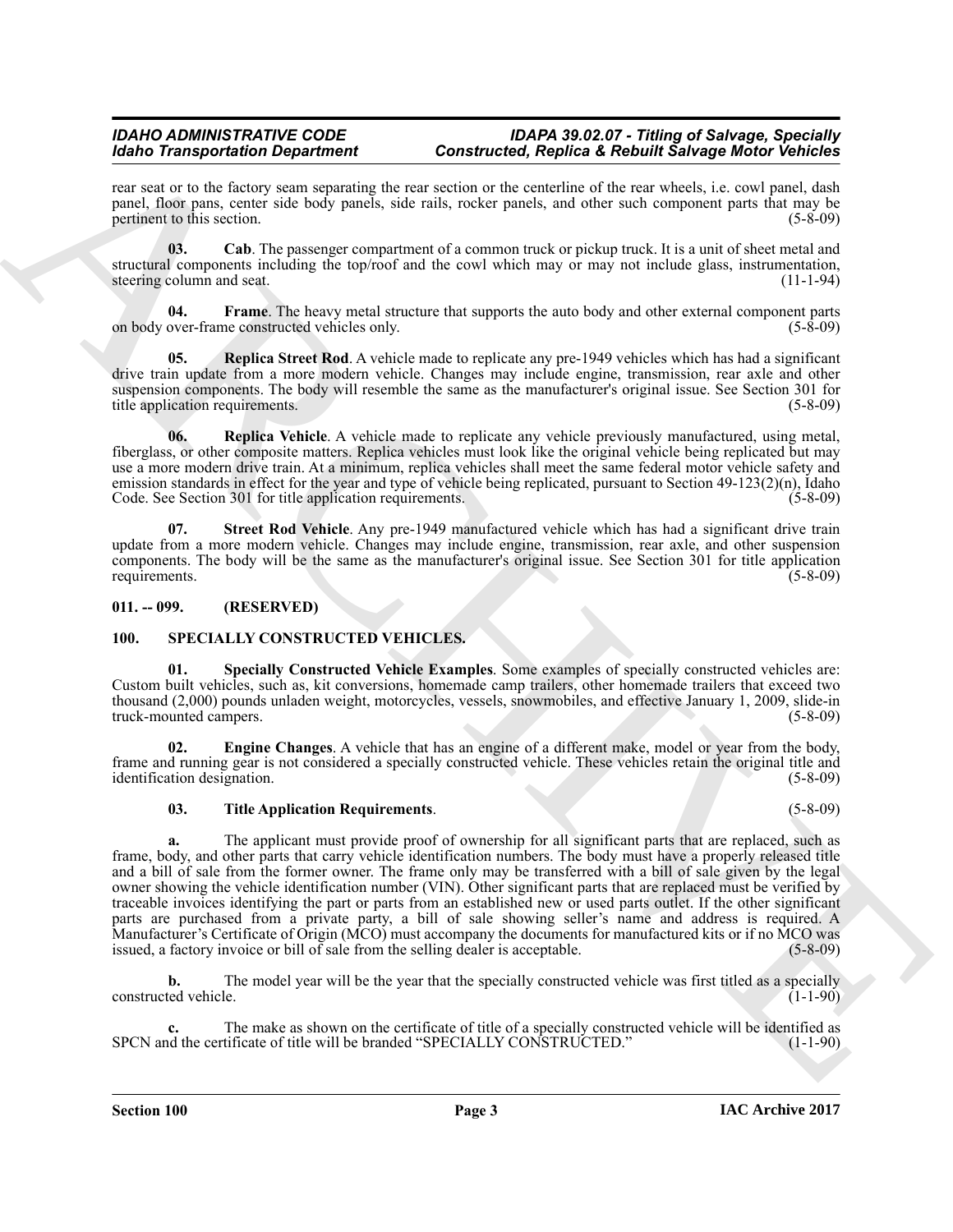#### *IDAHO ADMINISTRATIVE CODE IDAPA 39.02.07 - Titling of Salvage, Specially Constructed, Replica & Rebuilt Salvage Motor Vehicles*

**d.** When the vehicle is in operating condition an inspection by a motor vehicle investigator is required. A fee of twenty-five dollars (\$25) is required for this inspection and the preparation of the statement of fact and indemnifying affidavit. In addition, if a vehicle identification number is assigned, the fee required by Section 49-  $202(2)(i)$ , Idaho Code, will be charged. If the vehicle is eligible to be registered for road use, the owner shall complete a self certification on a form prescribed by the department stating that the vehicle is in compliance with Chapter 9, Title 49, Idaho Code, and meets the Federal Motor Vehicle Safety Standards in effect for the model year. (5-8-09)

#### <span id="page-3-0"></span>**101. -- 199. (RESERVED)**

#### <span id="page-3-3"></span><span id="page-3-2"></span><span id="page-3-1"></span>**200. REBUILT SALVAGE VEHICLES.**

**01.** Rebuilt Salvage Vehicle. A rebuilt salvage vehicle, as defined by Section 49-123 (2)(l), Idaho Code, is: (5-8-09)  $\text{Code, is:}$  (5-8-09)

**a.** Every "Salvage or Total Loss Vehicle" that has been rebuilt, in compliance with Chapter 9, Title 49, Idaho Code, as regulated by Sections 49-524 and 49-525, Idaho Code; or

**Example of the system of Construction Constraints of Application and the proposition of the system of the system of the system of the system of the system of the system of the system of the system of the system of the s b.** Every vehicle that is coming into Idaho from another jurisdiction on a Salvage Certificate or other equivalent document showing evidence of a total loss payoff such as a bill of sale from an insurance company or other documentation indicating that the vehicle may have been a salvage or total loss vehicle shall be considered salvage. These vehicles may not be operated on Idaho highways until rebuilt in compliance with Chapter 9, Title 49, Idaho Code. They shall be issued an Idaho Salvage Certificate. If any vehicle described in Subsection 200.01, of this rule, is received by a "salvage pool" (as described in Section 49-120(4), Idaho Code), a salvage certificate of title must be issued, prior to sale. Any vehicle which has been declared junk, pursuant to Sections 49-516 and 49-522, Idaho Code, or is coming from another jurisdiction with a similar endorsement, or is designated by the owner or the insurance company as parts only, destroyed, or dismantled, may not be rebuilt for on-road use. (5-8-09) insurance company as parts only, destroyed, or dismantled, may not be rebuilt for on-road use.

## <span id="page-3-5"></span>**02. Title Application Requirements for Vehicles Defined as Salvage and Rebuilt Salvage Vehicles**. (5-8-09)

**a.** The applicant must provide a written statement which includes the vehicle information, vehicle identification numbers, salvage date, and the work done personally by the owner or supervised by the owner to restore the vehicle to the operating condition that existed prior to the event causing the vehicle to be salvaged.

(5-8-09)

**b.** In the event that the applicant did not personally repair the vehicle or supervise its repair, but another party performed the repairs, the applicant shall certify to the best of his knowledge the name of the party that did repair the vehicle or personally supervised its repair. This certification shall be made on a salvage vehicle statement. (5-8-09)

**c.** In the event that repairs were not necessary to bring the vehicle to operating condition pursuant to Chapter 9, Title 49, Idaho Code, the applicant shall certify this on a salvage vehicle statement. (5-8-09)

**d.** The applicant must sign an indemnifying statement agreeing to defend the title in all legal disputes arising out of his possession of the title to the vehicle, and attesting to the fact that all information contained in the statement and its attachments are true and correct. (5-8-09) statement and its attachments are true and correct.

**e.** The new Idaho title issued will be branded "REBUILT SALVAGE." Such notation will remain on the title and on all subsequent transfers of the title. (5-8-09)

<span id="page-3-4"></span>**03. Salvage Vehicle Damaged Out-of-State**. If a vehicle that is titled in Idaho is damaged in another state or jurisdiction to the extent that the vehicle becomes a "salvage vehicle" as defined by Section 49-123(2)(o), Idaho Code, and the vehicle is not going to be returned to Idaho, the owner or insurer must, upon determining the vehicle to be salvage, notify the purchaser and the department in writing of the salvage status. If this vehicle returns to Idaho, the title will be branded "Rebuilt Salvage" or carry another jurisdiction's comparable brand forward.

(5-8-09)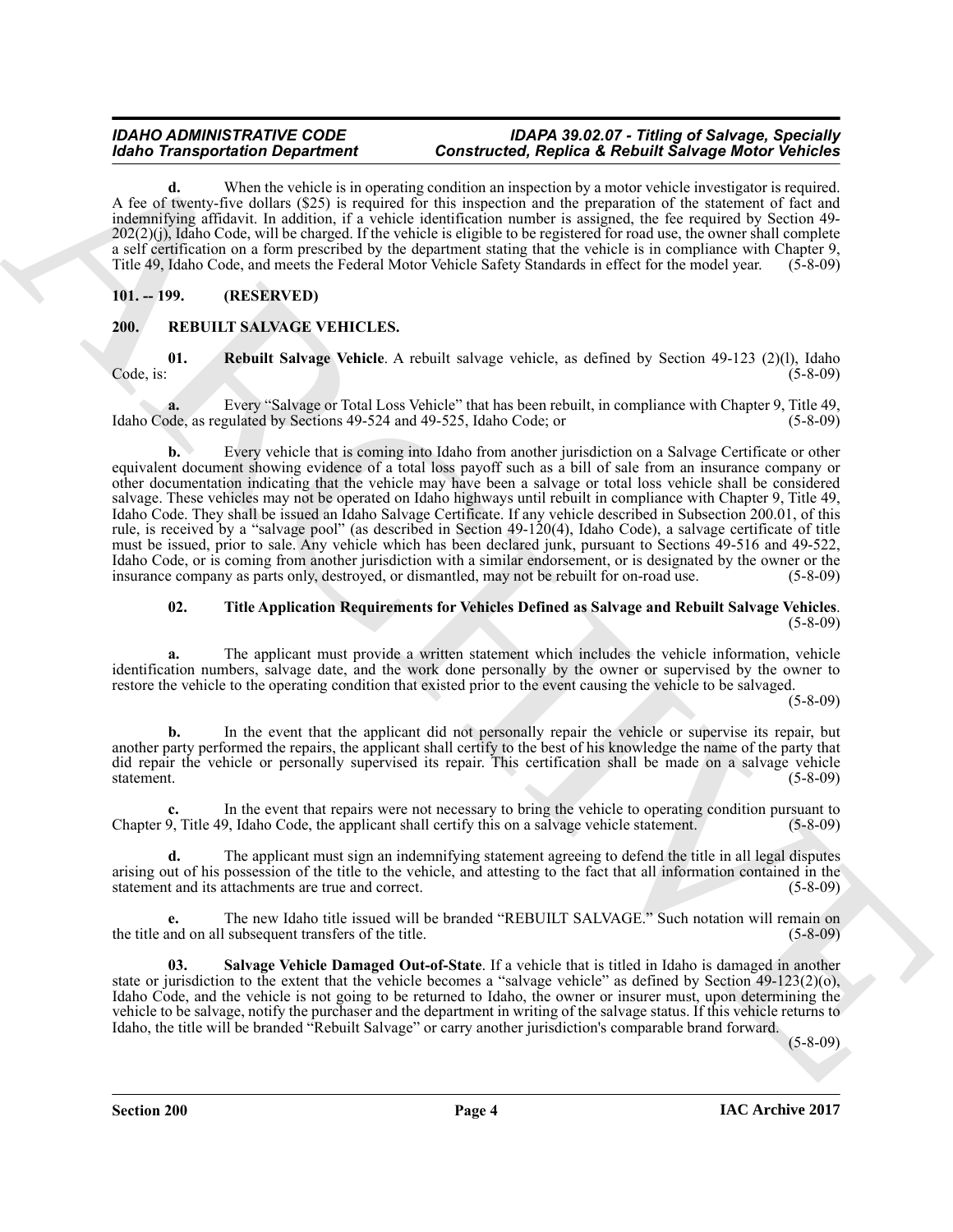<span id="page-4-0"></span>**201. -- 299. (RESERVED)**

#### <span id="page-4-1"></span>**300. GLIDER KITS.**

#### <span id="page-4-8"></span><span id="page-4-3"></span>**01. Title Application Requirements**. (5-8-09)

**a.** A Manufacturer's Certificate of Origin (MCO) for the glider kit must be submitted with the application for title. (5-8-09)

**b.** If the applicant dismantles a vehicle presently titled to the applicant and uses the significant parts with the glider kit, a statement of fact will be prepared, identifying the significant parts by identifying numbers. If the significant parts were purchased separately, a bill of sale or invoice from the new or used parts outlet is required. If<br>the major component parts were purchased from a private owner, a bill of sale is required. (1-1-90) the major component parts were purchased from a private owner, a bill of sale is required.

**c.** If the frame and cab that the parts were stripped from will never be used again, i.e., frame and cab destroyed, not salvageable, the title must be surrendered with the application. If the frame or cab can be used again, the motor vehicle investigator will mark the title "frame only" or "cab only" and note such in the statement of fact.

(5-8-09)

**d.** The vehicle must be completely assembled and meet the requirements of Chapter 9, Title 49, Idaho Code, and the federal motor vehicle safety standards in effect for the model year at the time of inspection. (5-8-09)

<span id="page-4-4"></span>**02.** Assignment of VIN. The VIN will be the number assigned to the kit by the manufacturer. In the of such number, the motor vehicle investigator will assign a VIN. (5-8-09) absence of such number, the motor vehicle investigator will assign a VIN.

**03. Model Year**. The model year will be the year of the kit, determined by priority in the following (7-1-90) order: (7-1-90)

<span id="page-4-7"></span>**a.** Seventeen (17) digit VIN year designator; (11-1-94)

**b.** Designation of model year shown on an approved Manufacturer Certificate of Origin (MCO); or  $(5 - 8 - 09)$ 

**c.** Written statement from the manufacturer. (11-1-94)

<span id="page-4-6"></span>**04. Make of Vehicle**. The make of the vehicle will be the name of the manufacturer of the glider kit.  $(1-1-90)$ 

<span id="page-4-9"></span><span id="page-4-5"></span>**05. Title Branded**. The designation "GLIDER KIT VEHICLE" will be branded on the title. (7-1-90)

**06. Inspection Fee**. The motor vehicle investigator will charge a fee of twenty-five dollars (\$25) for the inspection and preparation of documents. If a VIN assignment is made, the fee required by Section 49-202(2)(i), Idaho Code, will also be charged. (5-8-09)

#### <span id="page-4-11"></span><span id="page-4-10"></span><span id="page-4-2"></span>**301. TITLE APPLICATION REQUIREMENTS FOR REPLICA, STREET RODS, REPLICA STREET RODS, AND ASSEMBLED VEHICLES.**

Globe Transportation Department<br>
20. State 19. Constructed, Replica Resident Subseque Wallet Subseque Mathematics<br>
20. State 19. State 19. State 19. State 19. State 19. State 19. State 19. State 19. State 19. State 19. St **01. Applicant Must Provide Proof of Ownership**. The applicant must provide proof of ownership for all significant parts that are used in replicating or assembling the vehicle. The body must have a properly released title and a bill of sale from the previous owner. The frame only may be transferred with a copy of a bill of sale given by the legal owner showing the vehicle identification number (VIN). Other significant parts that are used must be verified by traceable invoices identifying the part or parts from an established new or used parts outlet. If the other significant parts are purchased from a private party, a bill of sale showing the seller's name and address is required. A Manufacturer's Certificate of Origin (MCO) must accompany the documents for manufactured kits or if no MCO was issued. a factory invoice or bill of sale from the selling dealer is acceptable. issued, a factory invoice or bill of sale from the selling dealer is acceptable.

<span id="page-4-12"></span>**02.** Model Year for Replica Vehicles. The model year for replica vehicles will be the year that the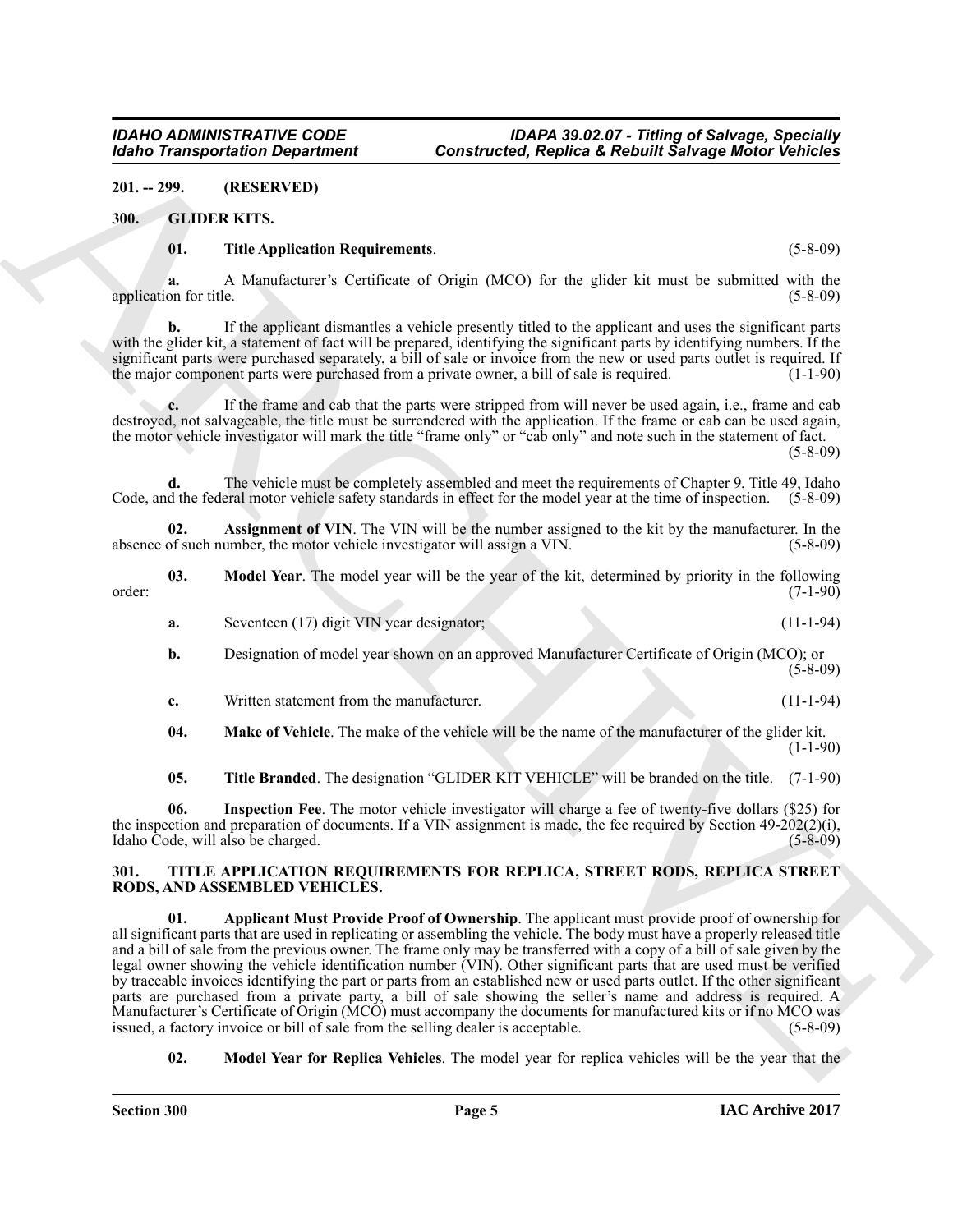#### *IDAHO ADMINISTRATIVE CODE IDAPA 39.02.07 - Titling of Salvage, Specially Constructed, Replica & Rebuilt Salvage Motor Vehicles*

<span id="page-5-8"></span>vehicle replicates. The model year for assembled vehicles will be the model year of the vehicle body. (5-8-09)

Monito Transportation Department<br>
Constructed. Regulate School of the local constructed in the space of Reduction Anti-<br>
School of the material of the space of the space of the space of the construction of the space of th **03. Inspection by a Motor Vehicle Investigator**. When the vehicle is in operating condition an inspection by a motor vehicle investigator is required. A fee of twenty-five dollars (\$25) is required for this inspection and the preparation of the statement of fact and indemnifying statement. In addition, if a vehicle identification number is assigned, the fee required by Section 49-202(2)(j), Idaho Code, will be charged. If the vehicle is eligible to be registered for road use, the owner shall complete a self certification form prescribed by the department stating that the vehicle is in compliance with Chapter 9, Title 49, Idaho Code, and meets the federal motor vehicle safety and emission standards in effect for the model year and type of vehicle. (5-8-09)

<span id="page-5-0"></span>**305. -- 399. (RESERVED)**

#### <span id="page-5-4"></span><span id="page-5-3"></span><span id="page-5-1"></span>**400. BRANDING.**

**01. Brand Definition**. A description on a certificate of title, as determined by the department or the equivalent agency of another jurisdiction, which indicates and advises future owners and interested parties that:

(5-8-09)

**a.** The vehicle has or has had a relevant physical condition, modification, construction, alteration or fuse: or (5-8-09) history of use; or

**b.** Past or present ownership of the vehicle could not be clearly established to the satisfaction of the equivalent agency of another jurisdiction. (5-8-09) department or the equivalent agency of another jurisdiction.

#### <span id="page-5-5"></span>**02. Brand Disclosure**. (5-8-09)

**a.** Upon sale by a dealer of any salvage or total loss vehicle or branded vehicle or branded certificate of title, disclosure of the vehicle's salvage or branded status, shall be conspicuously disclosed to the buyer and a record must be maintained by the dealer. Disclosure may be made on a form as provided by the department for a report of sale. The buyer must sign that they have received disclosure of the vehicle brand. Proof of disclosure must<br>be submitted to the department. (5-8-09) be submitted to the department.

**b.** Upon sale by a private party of any salvage or total loss vehicle or branded vehicle or branded certificate of title, disclosure of the vehicle's salvage or branded status, shall be conspicuously disclosed to the buyer.  $(5-8-09)$ 

<span id="page-5-6"></span>**03. Branding Time Frame**. Each branded vehicle and branded certificate of title shall retain that brand ut the existence of the vehicle regardless of its age or value. (1-1-90) throughout the existence of the vehicle regardless of its age or value.

<span id="page-5-7"></span>**04. Brands Removed**. If any salvage vehicle leaves the state of Idaho with or without an Idaho salvage certificate of title and such vehicle returns to Idaho, it will once again be subject to the requirements under Idaho Code and this rule. If any vehicle leaves the state of Idaho with a regular Idaho title showing any brand and such vehicle returns to Idaho without the brand or an equivalent brand from another jurisdiction, the original Idaho brand will be replaced on the new Idaho title.

#### <span id="page-5-2"></span>**401. -- 999. (RESERVED)**